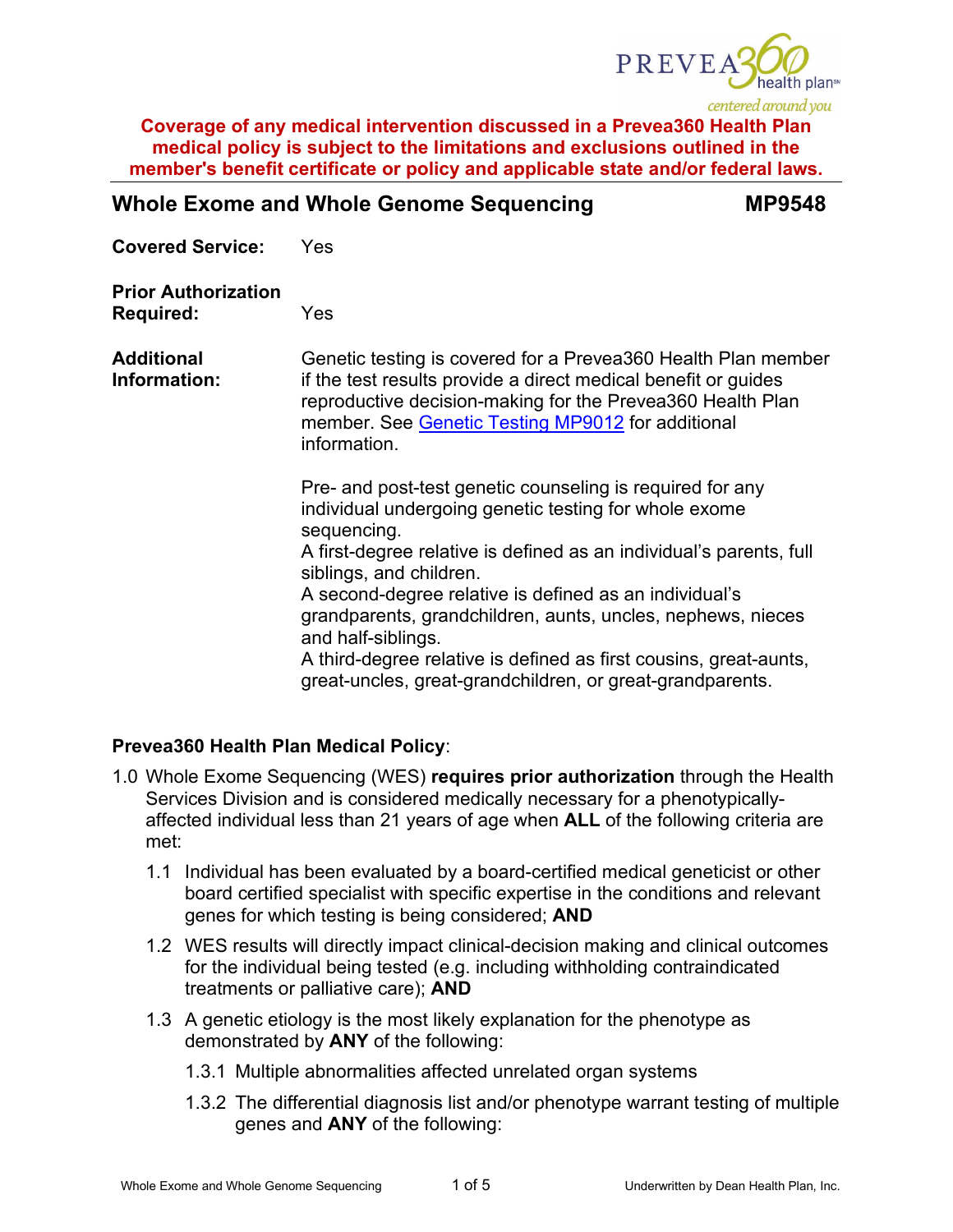

- 1.3.2.1 WES is more practical than the separate single gene tests or panels that would be recommended based on the differential diagnosis
- 1.3.2.2 WES results may preclude the need for multiple and/or invasive procedures, follow-up or screening that would be recommended in the absence of testing.
- 1.3.3 Known or suspected early-onset or infantile epileptic encephalopathy (onset before three (3) years of age)
- 1.3.4 Individual with confirmed bilateral sensorineural hearing loss of unknown etiology
- 1.3.5 Two of the following criteria are met:
	- 1.3.5.1 Abnormality affecting at a minimum a single organ system
	- 1.3.5.2 Significant developmental delay, intellectual disability, symptoms of a complex neurodevelopmental disorder (e.g. self-injurious behavior, revers sleep-wake cycles), or severe neuropsychiatric condition (e.g. schizophrenia, bipolar disorder, Tourette syndrome)
	- 1.3.5.3 Family history strongly suggestive of a genetic etiology
	- 1.3.5.4 Period of unexplained developmental regression (unrelated to autism or epilepsy)
	- 1.3.5.5 Biochemical findings suggestive of an inborn error of metabolism
- 1.3.6 No other causative circumstances (e.g. environmental exposures, injury, infection) can explain symptoms
- 2.0 Comparator (parents, siblings) exome sequence analysis **requires prior authorization** through the Health Services Division and is considered medically necessary when the criteria in (1.0) have been met and WES is being performed concurrently or has been previously performed.
- 3.0 Genetic testing for heritable disorders of a Prevea360 Health Plan member's non-Prevea360 Health Plan relative **requires prior authorization** through the Health Services Division. Testing is considered medically necessary for exome sequencing of an affected child's mother and/or father (trio testing) if (1.0) criteria (whole exome sequencing) is met and **ANY** of the following clinical situations:
	- 3.1 Determination of a clinical diagnosis in an affected individual who has a suspected genetic condition that routine genetic testing has been unable to identify
	- 3.2 Individual's medical history and physical exam findings strongly suggest that there is an underlying genetic etiology
	- 3.3 Identification a gene in an individual with an undiagnosed genetic syndrome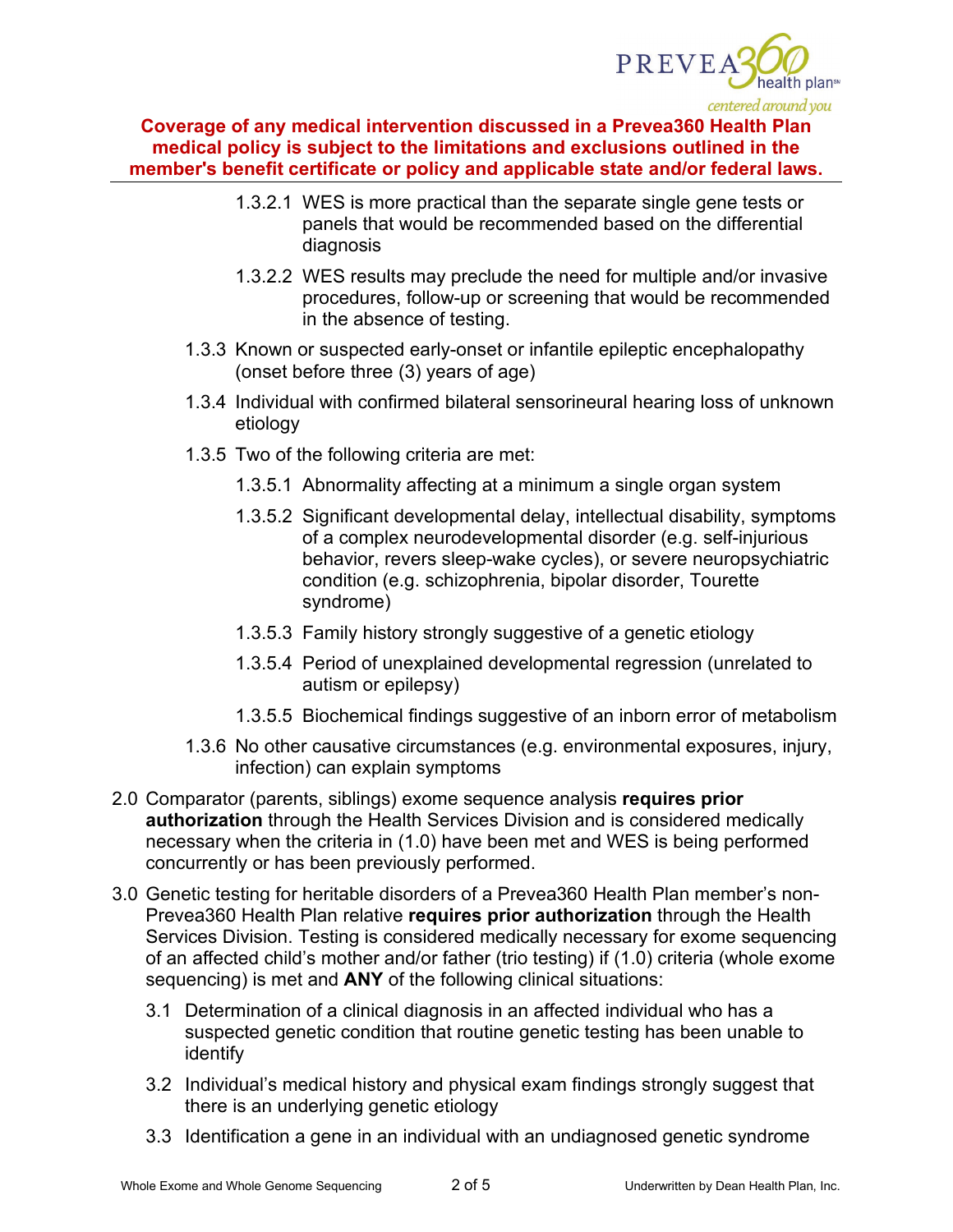

- 3.4 Reoccurrence risk assessment
- 4.0 WES testing in the general population is considered not medically necessary.
- 5.0 Whole Genome Sequencing (WGS) is considered experimental and investigational and therefore not medically necessary, including but not limited to the following:
	- 5.1 Evaluation of fetal demise
	- 5.2 Molecular profiling of tumors for the diagnosis, prognosis or management of cancer
	- 5.3 Prenatal genetic diagnosis or screening

### **CPT/HCPCS Codes Related to MP9548**

The list of codes (and their descriptors, if any) is provided for informational purposes only and may not be all inclusive or current. Listing of a code in this medical policy does not imply that the service described by the code is a covered or non-covered service. Benefit coverage for any service is determined by the member's policy of health coverage with Prevea360 Health Plan. Inclusion of a code above does not imply any right to reimbursement or guarantee claim payment. Other medical policies may also apply*.*

| <b>CPT Code</b> | <b>Description</b>                                                                                                                                                                                                                                                |  |  |  |
|-----------------|-------------------------------------------------------------------------------------------------------------------------------------------------------------------------------------------------------------------------------------------------------------------|--|--|--|
| 0012U           | Germline disorders, gene rearrangement detection by whole<br>genome next-generation sequencing, DNA, whole blood, report of<br>specific gene rearrangement(s) (e.g. MicroGenDX qPCR and NGS<br>for Infection)                                                     |  |  |  |
| 0013U           | Oncology (solid organ neoplasia), gene rearrangement detection<br>by whole genome next-generation sequencing, DNA, fresh or<br>frozen tissue or cells, report of specific gene rearrangement(s)                                                                   |  |  |  |
| 0014U           | Hematology (hematolymphoid neoplasia), gene rearrangement<br>detection by whole genome next-generation sequencing, DNA,<br>whole blood or bone marrow, report of specific gene<br>rearrangement(s)                                                                |  |  |  |
| 0036U           | Exome (i.e., somatic mutations), paired formalin-fixed paraffin-<br>embedded tumor tissue and normal specimen, sequence analyses                                                                                                                                  |  |  |  |
| 0094U           | Genome (e.g., unexplained constitutional or heritable disorder or<br>syndrome), rapid sequence analysis                                                                                                                                                           |  |  |  |
| 0209U           | Cytogenomic constitutional (genome-wide) analysis, interrogation<br>of genomic regions for copy number, structural changes and areas<br>of homozygosity for chromosomal abnormalities (e.g. CNGome)                                                               |  |  |  |
| 0212U           | Rare diseases (constitutional/heritable disorders), whole genome<br>and mitochondrial DNA sequence analysis, including small<br>sequence changes, deletions, duplications, short tandem repeat<br>gene expansions, and variants in non-uniquely mappable regions, |  |  |  |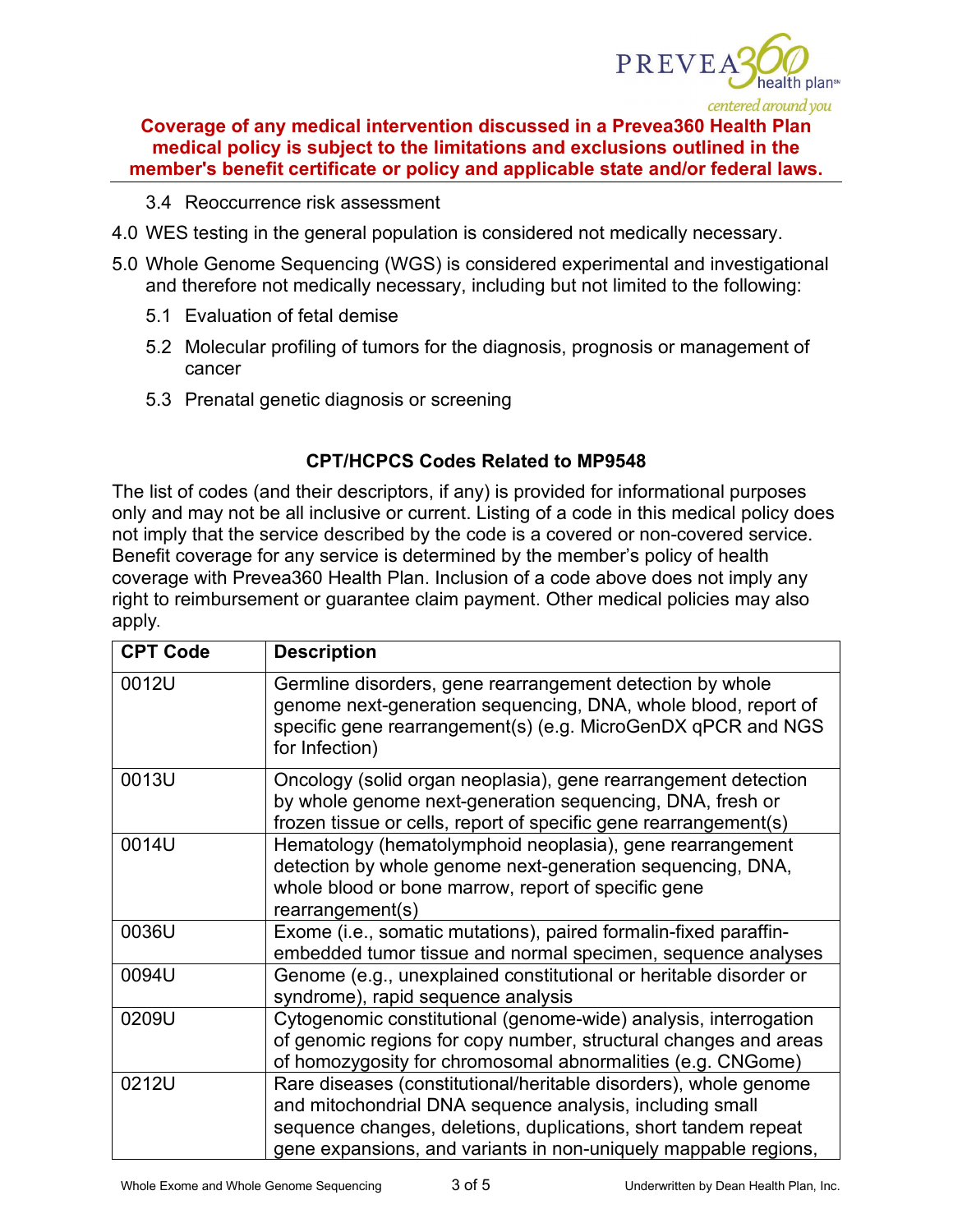

| <b>CPT Code</b> | <b>Description</b>                                                                                                                                                                                                                                                                                                                                                                           |  |  |  |  |
|-----------------|----------------------------------------------------------------------------------------------------------------------------------------------------------------------------------------------------------------------------------------------------------------------------------------------------------------------------------------------------------------------------------------------|--|--|--|--|
|                 | blood or saliva, identification and categorization of genetic variants,<br>proband                                                                                                                                                                                                                                                                                                           |  |  |  |  |
| 0213U           | Rare diseases (constitutional/heritable disorders), whole genome<br>and mitochondrial DNA sequence analysis, including small<br>sequence changes, deletions, duplications, short tandem repeat<br>gene expansions, and variants in non-uniquely mappable regions,<br>blood or saliva, identification and categorization of genetic variants,<br>each comparator genome (eg, parent, sibling) |  |  |  |  |
| 0214U           | Rare diseases (constitutional/heritable disorders), whole exome<br>and mitochondrial DNA sequence analysis, including small<br>sequence changes, deletions, duplications, short tandem repeat<br>gene expansions, and variants in non-uniquely mappable regions,<br>blood or saliva, identification and categorization of genetic variants,<br>proband                                       |  |  |  |  |
| 0215U           | Rare diseases (constitutional/heritable disorders), whole exome<br>and mitochondrial DNA sequence analysis, including small<br>sequence changes, deletions, duplications, short tandem repeat<br>gene expansions, and variants in non-uniquely mappable regions,<br>blood or saliva, identification and categorization of genetic variants,<br>each comparator exome (eg, parent, sibling)   |  |  |  |  |
| 81415           | Exome (e.g., unexplained constitutional or heritable disorder or<br>syndrome); sequence analysis                                                                                                                                                                                                                                                                                             |  |  |  |  |
| 81416           | Exome (e.g., unexplained constitutional or heritable disorder or<br>syndrome); sequence analysis, each comparator exome (e.g.,<br>parents, siblings) (List separately in addition to code for primary<br>procedure)                                                                                                                                                                          |  |  |  |  |
| 81417           | Exome (e.g., unexplained constitutional or heritable disorder or<br>syndrome); re-evaluation of previously obtained exome sequence<br>(e.g., updated knowledge or unrelated condition/syndrome)                                                                                                                                                                                              |  |  |  |  |
| 81425           | Genome (e.g., unexplained constitutional or heritable disorder or<br>syndrome); sequence analysis                                                                                                                                                                                                                                                                                            |  |  |  |  |
| 81426           | Genome (e.g., unexplained constitutional or heritable disorder or<br>syndrome); sequence analysis, each comparator genome (e.g.,<br>parents, siblings) (List separately in addition to code for primary<br>procedure)                                                                                                                                                                        |  |  |  |  |
| 81427           | Genome (e.g., unexplained constitutional or heritable disorder or<br>syndrome); re-evaluation of previously obtained genome sequence<br>(e.g., updated knowledge or unrelated condition/syndrome)                                                                                                                                                                                            |  |  |  |  |